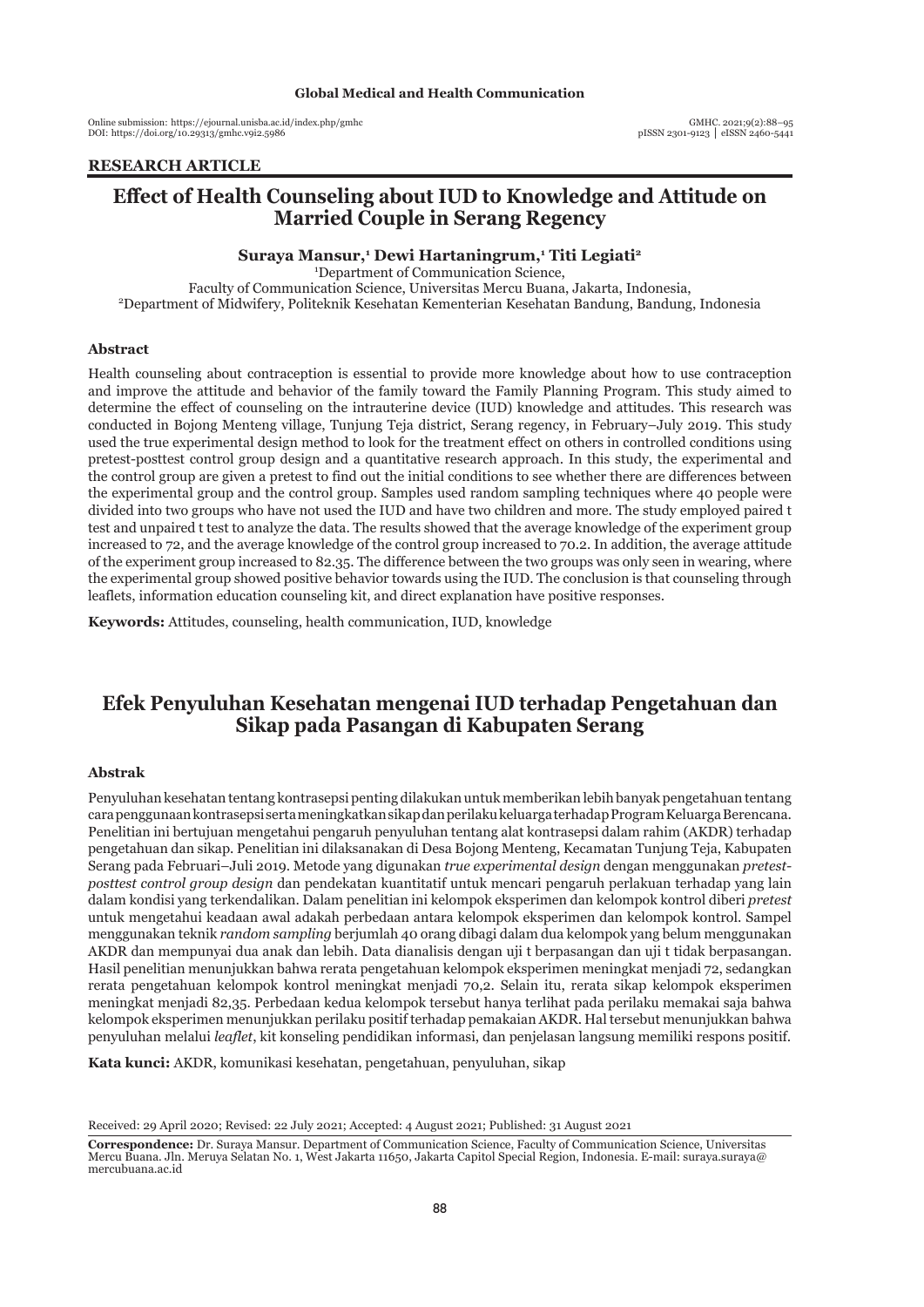## **Introduction**

Health communication is one of the essential efforts in limiting the number of populations. Family planning programs and reproductive health become the main issues to be discussed in health communication as they significantly impact family quality. The decision to use contraception should have overcome the population issue. The local government has authority and flexibility in problem formulation and policymaking to reduce the number of populations. On the other hand, society needs to receive accurate information and understanding of contraception. Information on contraception is prominent in measuring the success of the family planning program.<sup>1</sup> The policy to support Family Planning Program should be improved, especially the communication skill of the counselor in providing Family Planning counseling.<sup>2</sup>

Many fertile married couples do not understand the benefit of IUD with the longacting contraception method (LACM) and how contraception has fewer side effects than other contraceptions do. Around 96% of Indonesian women only know pill and injected contraceptives, also known as non-LACMs, while only 73.8% know about the intrauterine device (IUD) as contraception.1

Human behavior could change if there is a stimulus. The stimulus could be in the form of counseling or information related to the behavior. For example, if someone who does not use contraception could change her mind to use contraception because of the counseling or other program. This study aims to analyze the effect of health counseling about intrauterine device (IUD) on the knowledge and attitude of the fertile married couple.

### **Methods**

The researcher in this study created leaflets independently and conducted two groups experiment study on the effect of counseling by leaflet or leaflet followed by an explanation. Thus, according to the elaboration above, the research question of this study is how does health counseling about IUD affect the knowledge and attitude of fertile married couples in Bojong Menteng village, Tunjung Teja district, Serang regency?

This study used the S-O-R theory, which considers attitude change as similar to the learning process. In examining attitude, three essential variables support the learning process, attention, understanding, and acceptance. The message in this theory became the stimulus. The organism is individual or communicant. Furthermore, a response is reaction, perception, affect, or consequence; thus, this theory's response element is the effect.3–6 The change in attitude happened when the communicant has the willingness to use IUD based on the counseling that has been given.

As Rogers<sup>7</sup> stated, this study is also related to health communication: "health communication has been defined as referring to any human communication whose content is concerned with health." A study on communication health was conducted by Thomas,<sup>8</sup> Rice and Atkin<sup>9</sup> on public health, Abroms and Lefebvre<sup>10</sup> on health campaign by Obama, health campaign, $11$  and health campaign through social marketing.<sup>12</sup>

This study used the true experiment design method. The method is employed to determine the effect of specific treatment toward others in a controlled condition, where this study is a quantitative research method.13 In addition, this study used a pretest-posttest control group design. Two groups in this design are selected randomly and given a pretest to determine the initial condition whether there is a difference between the experiment group and the control group.13

The variables of this study are independent variables and dependent variables. Independent variables are counseling by leaflet and information education counseling/*komunikasi, informasi, dan edukasi* (KIE) kit, while dependent variables are knowledge and attitude of fertile married couples toward IUD. The population is 562 fertile married couples in Bojong Menteng village, Tunjung Teja district, Serang regency.

This study used simple random sampling in collecting the sample by choosing 40 respondents randomly from 562 fertile married couples that are registered as Family Planning participants and have not used IUD in Bojong Menteng village, Tunjung Teja district, Serang regency with the criteria as follows: fertile married couple that with two or more children, fertile married couples that have not used IUD, fertile married couples who can read and write, and willing to be involved.

The respondents joined the counseling, and the media used is a leaflet and KIE kit. The information given is the definition of IUD, its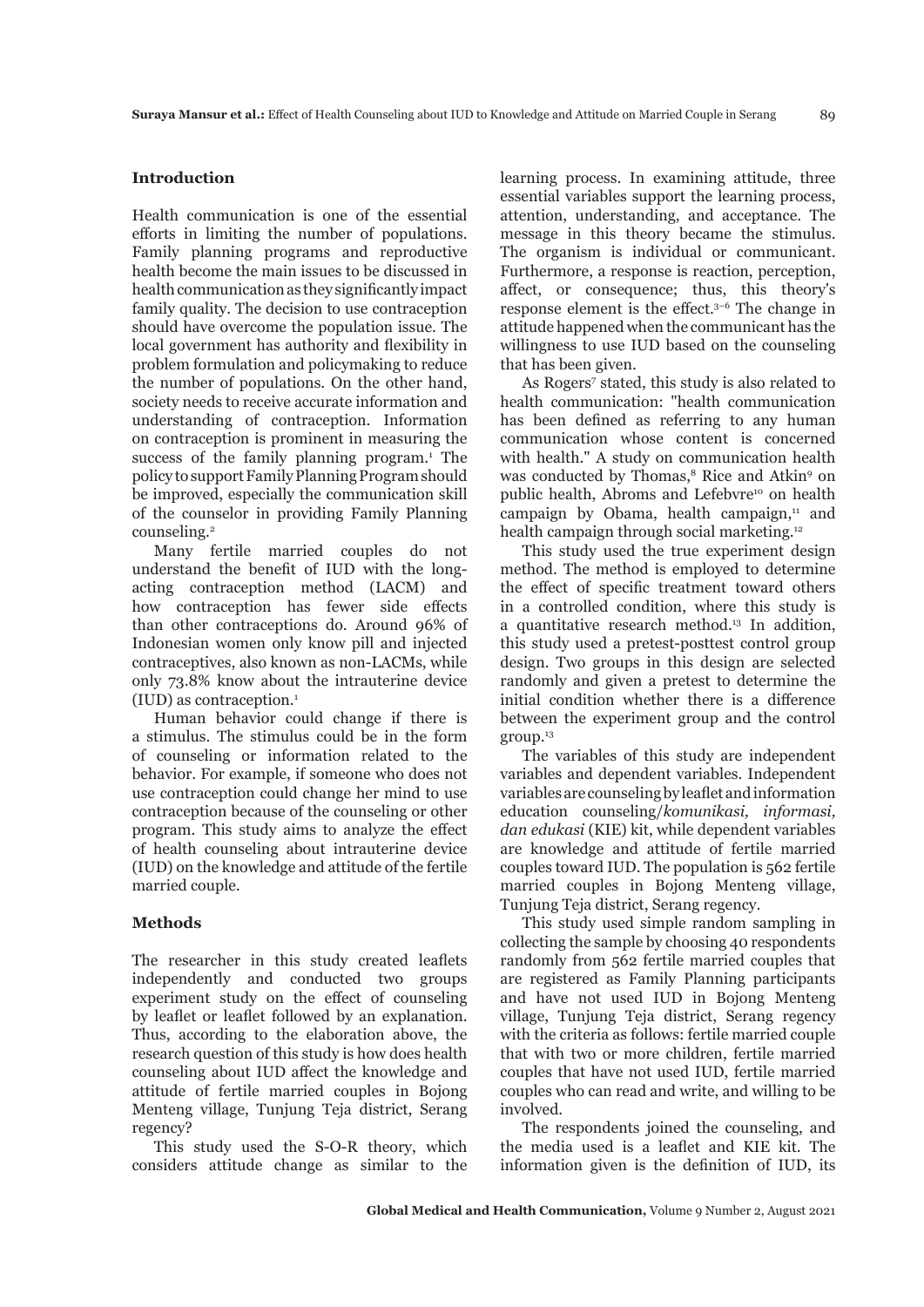procedure, side effects, benefit, contraindication, induction time, and essential things to be considered after the induction.

The researcher collected primary data through attitude and knowledge questionnaires. The data were taken twice on the same group, which is pretest and posttest data. The steps of collecting data are: Step 1: (1) the researcher explained the aim and procedure of the research to the respondents, then asked for their agreement and



**Figure 1 IUD Leaflet**



**Figure 2 KIE Kit**

signature on the informed consent provided; (2) the researcher divided respondents into two groups with 20 individuals each; (3) the respondents filled attitude and knowledge on the IUD questionnaire before the treatment was applied; (4) after filling the questionnaire (pretest), the treatment/experiment group (Group 1) joined counseling with leaflet, KIE kit, and explanation for an hour; (5) meanwhile, the control group (Group 2) was given a leaflet without explanation after filling the questionnaire (pretest); (6) all respondents went home and are reminded to be back a week later.

Step II: similar to Step I. Step III: after two counseling sessions, respondents filled the attitude and knowledge of the IUD questionnaire (posttest). Step IV: after the pretest, treatment, and posttest, the researcher observed the respondents' attitudes toward IUD for months to determine whether the respondents are willing to use IUD or not.

This study used a t test sample related/paired in analyzing the data to determine the changes in respondents' knowledge, attitude, and behavior.

The validity test result from the questionnaire is the coefficient of 0.05, r table of 0.361, total correlation >0.361, and positive, then the statement is valid. However, if the statement is not valid, it would be terminated.

A variable is reliable when the Cronbach's alpha value is >0.60. In this study, Cronbach's alpha value for the knowledge variable is 0.924, and the attitude variable is 0.724, respectively.

#### **Results**

Most of the respondents are elementary and high school graduates. Eight respondents are elementary school graduates (40%) in the control group, and eight are high school graduates (40%). Meanwhile, seven respondents are elementary school graduates (35%) in the intervention group, and seven others are high school graduates (35%). Most of the respondents have 1–2 children (13 respondents (65%) in the experiment group and 12 respondents (60%) in the control group). Most of the respondents used contraceptive injection as 12 respondents (60%) of the experiment group and ten respondents (50%) of the control group used contraceptive injection. Most of the respondents are not working, as 18 respondents (90%) of the experiment group and 20 respondents (100%) of the control group are unemployed. Husbands of the respondents of both groups are primarily

**Global Medical and Health Communication,** Volume 9 Number 2, August 2021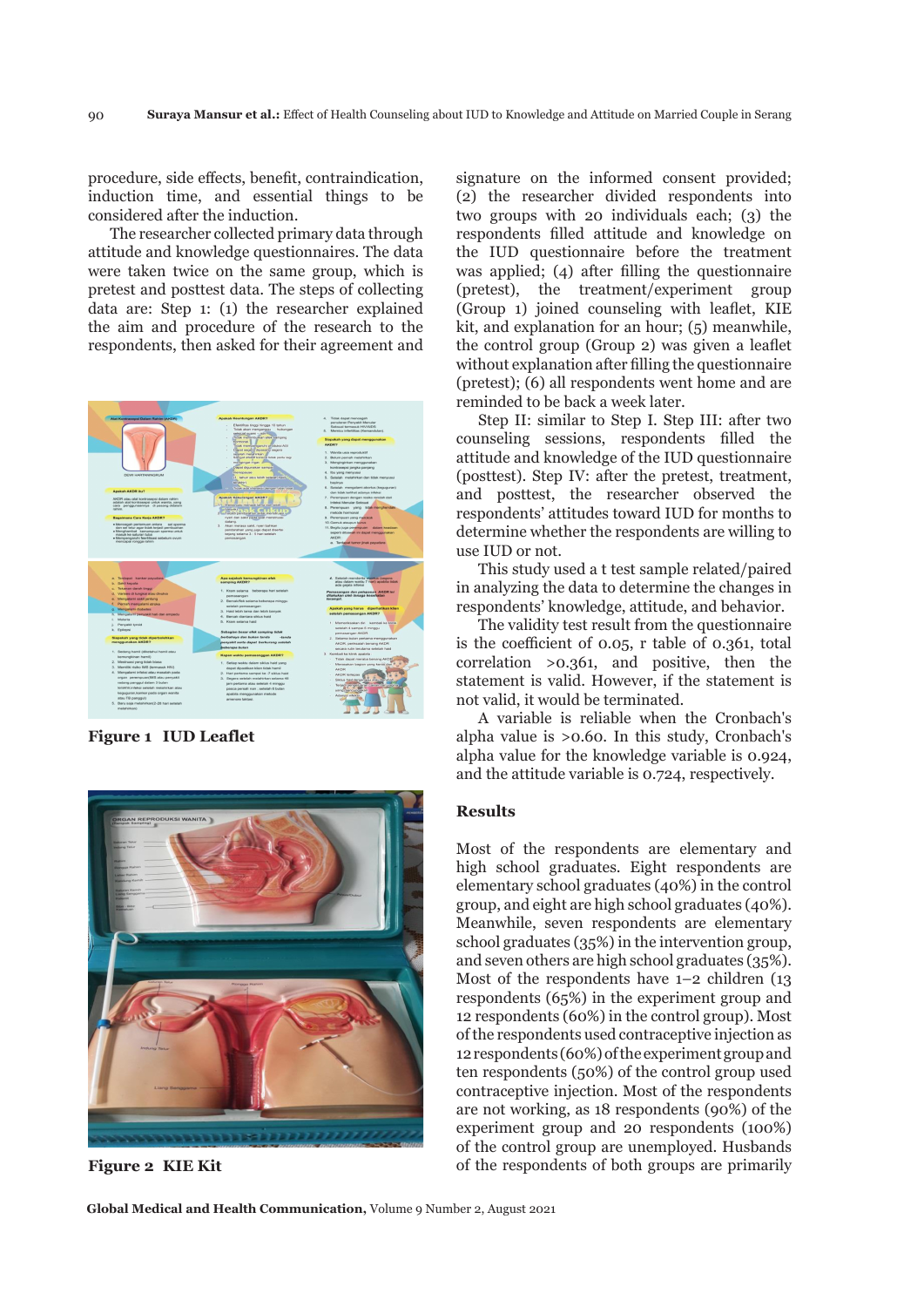| KIT ON the Knowledge of Experiment of oup |    |                   |                           |                |       |
|-------------------------------------------|----|-------------------|---------------------------|----------------|-------|
| <b>Variables</b>                          | n  | Average $\pm$     | Average Difference $\neq$ | 95% CI         | р     |
| Knowledge                                 |    |                   |                           |                |       |
| Pre-treatment                             | 20 | $65.80\pm9.49$    | $6.20 \pm 11.34$          | $0.88 - 11.51$ | 0.024 |
| Post-treatment                            | 20 | 72.00±12.31       |                           |                |       |
| Attitude                                  |    |                   |                           |                |       |
| Pre-treatment                             | 20 | $76.65 \pm 6.99$  | $5.70 \pm 10.72$          | $0.68 - 10.71$ | 0.028 |
| Post-treatment                            | 20 | $82.35 \pm 11.83$ |                           |                |       |

**Table 1 Paired T Test the Effect of Health Counseling about IUD through Leaflet and KIE Kit on the Knowledge of Experiment Group**

**Table 2 Paired T Test the Effect of Health Counseling about IUD through Leaflet on the Knowledge of Control Group**

| <b>Variables</b> | n  | Average $\pm$     | Average Difference $\neq$ | 95% CI         | р     |
|------------------|----|-------------------|---------------------------|----------------|-------|
| Knowledge        |    |                   |                           |                |       |
| Pre-treatment    | 20 | $60.60 \pm 8.63$  | $9.60 \pm 9.57$           | $5.12 - 14.08$ | 0.000 |
| Post-treatment   | 20 | $82.35 \pm 11.83$ |                           |                |       |
| Attitude         |    |                   |                           |                |       |
| Pre-treatment    | 20 | 74.07±9.59        | $5.41 \pm 10.70$          | $0.40 - 10.42$ | 0.036 |
| Post-treatment   | 20 | 79.48±10.57       |                           |                |       |

working (90% of the experiment group and 100% of the control group).

Table 1 shows the p value of the statistic test was 0.024, which means alpha 5%, and there was a significant difference in the average knowledge of the experiment group during the intervention. On the other hand, the p value of the statistic test is 0.028, which means alpha 5%, and there is a significant difference in the average attitude of the experiment group during the intervention.

The average knowledge of the experiment group before the counseling and intervention was 65.8, but the number increased to 72 after counseling and intervention using leaflet, explanation, and KIE kit. On the other hand, the

average knowledge of the control group before the counseling was 60.6, and the number also increased to 70.2 after counseling using a leaflet.

Table 2 shows the p value of the statistic test was 0.000, which means that there was a significant difference in the average knowledge of the control group during the counseling. On the other hand, the p value of the statistic test was 0.036, which means that there was a significant difference in the average attitude of the control group during the counseling.

The average attitude of the experiment group before the counseling and intervention was 76.65, but the number increased to 82.35 after counseling and intervention using leaflet,

| <b>Variables</b>        | n  | Average $\pm$    | <b>Average Difference</b><br>95% CI | р     |
|-------------------------|----|------------------|-------------------------------------|-------|
| Knowledge               |    |                  |                                     |       |
| <b>Experiment</b> group | 20 | $6.20 \pm 11.34$ | $3.40(3.32-10.12)$                  | 0.033 |
| Control group           | 20 | $9.60 \pm 9.57$  |                                     |       |
| Attitude                |    |                  |                                     |       |
| <b>Experiment</b> group | 20 | $5.45 \pm 10.73$ | $0.05(0.92 - 6.82)$                 | 0.835 |
| Control group           | 20 | $5.40 \pm 10.75$ |                                     |       |

**Table 3 Unpaired T Test the Counseling Effectiveness on the Knowledge on IUD**

**Global Medical and Health Communication,** Volume 9 Number 2, August 2021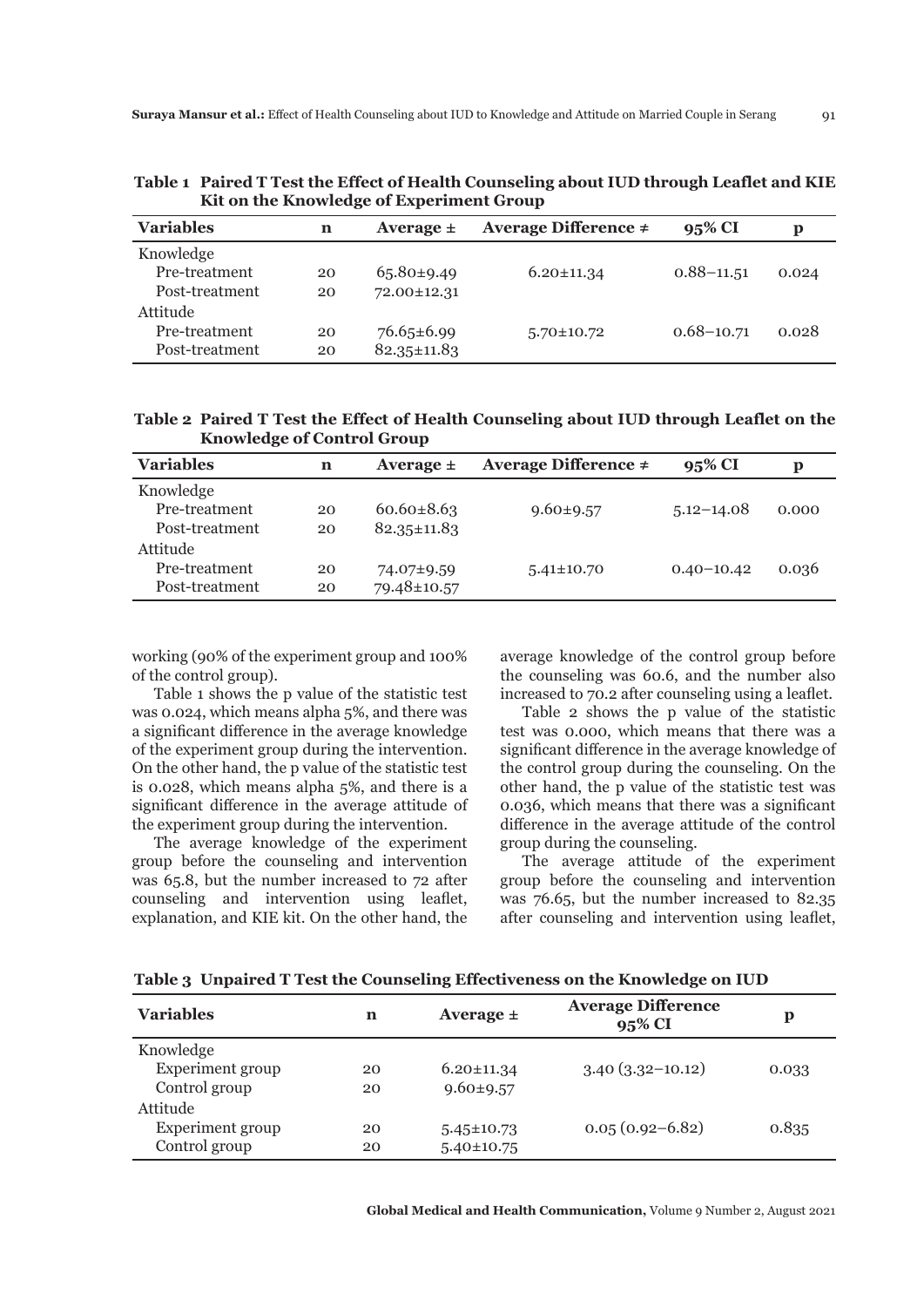| <b>Not Use</b> | Use     | D                |
|----------------|---------|------------------|
| $n = 36$       | $n = 4$ |                  |
| 20             | Ω       | 0.035            |
| 16             |         |                  |
|                |         | <b>IUD Usage</b> |

**Table 4 Respondents' Behavior on IUD Usage**

explanation, and KIE kit. Meanwhile, the average attitude of the control group before counseling was 74.1, and the number also increased to 79.35 after counseling using leaflets.

Table 3 shows no significant differences between the average knowledge of the experiment and the control group (p=0.33). However, the average knowledge of the control group (9.60) was higher than the average knowledge of the intervention group (6.20). As well, no significant differences between the average attitude of the experiment and the control group (p=0.835). However, the average attitude of the experiment group (5.45) was higher than the average knowledge of the control group (5.40).

Thus, despite the difference, both groups showed improvement in knowledge and attitude. An observation was conducted to determine the respondents' behavior toward IUD.

Table 4 showed that there was an effect of counseling on the usage of IUD. The counseling using leaflet, explanation, and KIE kit has led 4 of 20 people in the experiment group to use IUD. Meanwhile, none of the control group respondents used IUD after counseling, only using a leaflet. The data implied that using the KIE kit effectively changed the respondents' behavior as they became more enthusiastic compared to other methods.

#### **Discussion**

A study about knowledge on IUD was conducted by Destyowati,<sup>14</sup> the increase of IUD usage in the US,<sup>15</sup> population control strategy using IUD.<sup>16</sup>

The long-acting contraception method (LACM) is effective contraception because its failure rate is only 0.58–0.78%. IUD is immediately effective after being inducted, and it is effective in the long term until ten years for CuT-380A. However, acceptors still do not perceive IUD as the primary contraception choice because the acceptors do not understand the benefit. The information that is not complete and effective given by the contraception service officer is the main reason for the lack of understanding of IUD. On the other hand, the cultural aspect also influences the use of IUD. Several women do not want to use IUDs because they are ashamed of their husbands and will not use them.<sup>17</sup> The rumors about IUD failure also create fear and discomfort to use IUD.

Health counseling about contraception is essential to provide more knowledge about how to use contraception and improve the attitude and behavior of the family toward the Family Planning Program. The counseling ideally could improve the knowledge about Family Planning Program and its services. Furthermore, understanding and positive reactions from the society on Family Planning Program are expected to improve the nation's prosperity.

Several studies on the effectiveness of health counseling showed that it could improve society's knowledge, attitude, and behavior on the use of IUD to control the birth rate in Indonesia and other countries.15,16,18–20

Serang regency is an area that includes 29 districts. Its population is composed of 742,298 males and 720,296 females. The citizens are generally aware of contraception, and they have been using contraception with various methods and choices. It shows that most citizens are openminded and willing to support the government's program in controlling the birth rate. However, according to the Women Empowerment and Family Planning Agency of Serang regency data, most citizens prefer to use short-term contraception such as pills and injections. The data also reported that in Bojong Menteng village, Tunjung Teja district, only 15 of 562 married couples use IUD.<sup>21</sup>

The previous study found that the low rate of IUD usage in Bojong Menteng village is caused by the lack of information that allows negative rumors about IUD to spread widely. Furthermore, counseling provided by the counselor is not exciting and persuasive enough, although IUD induction service is provided in health centers.<sup>21</sup> In addition, information about IUD is not entirely written in the leaflet created by Women Empowerment and Family Planning Agency.

This health campaign is conducted through counseling. Counseling aims to change the behavior, attitude, and knowledge of the communicants so that they are willing to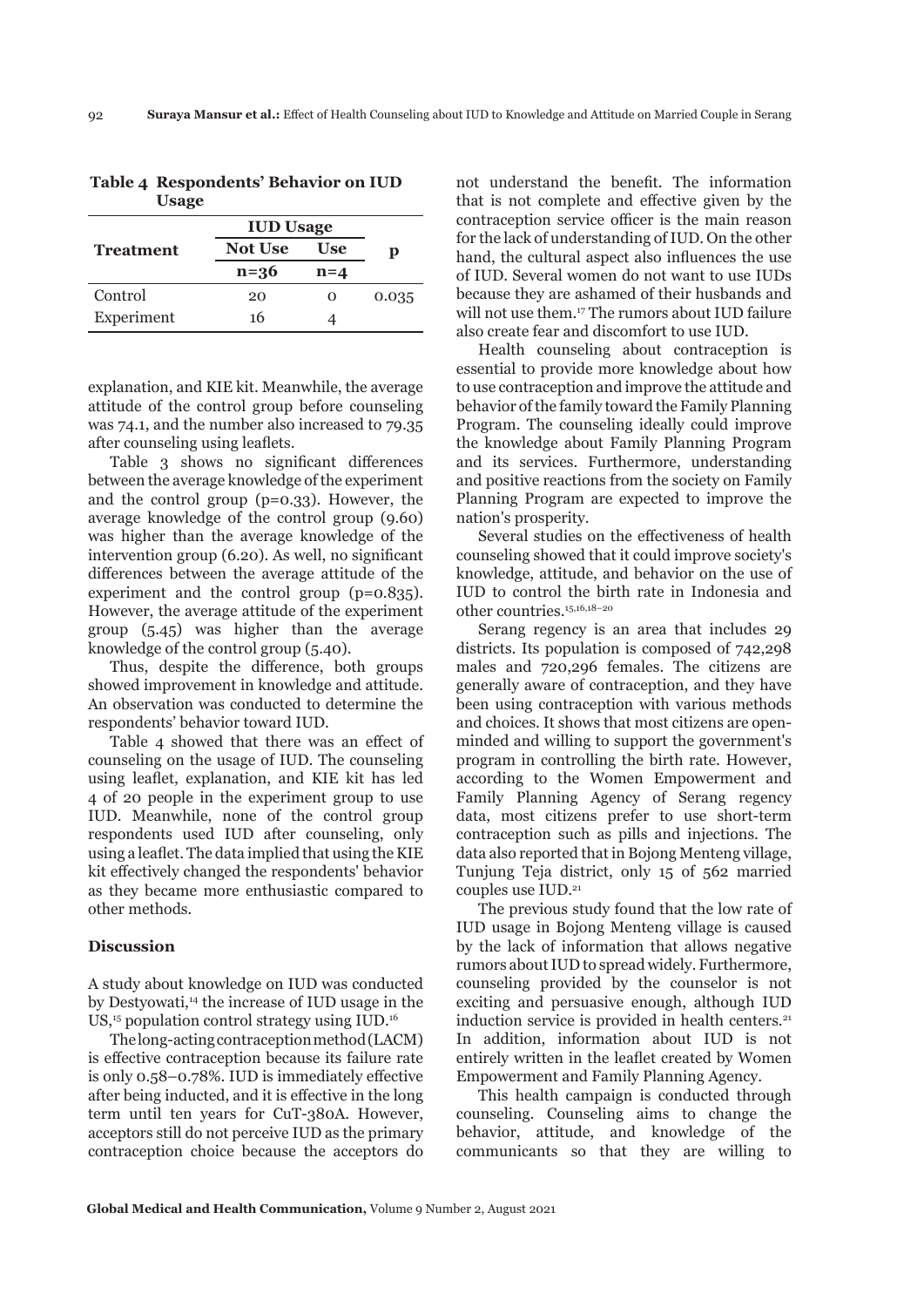apply the innovation provided to improve the life quality of family and society. Thus, every counselor would understand the factors related to the communicant's motivation in joining the counseling.

Counseling as a learning process is one of the ways to persuade society to be more active during the learning process. The learning process itself is a process of delivering responses toward every stimulation received during the learning process. Thus, every counselor needs to understand the stimulus-response theory that someone will respond to the stimulus received. The clarity in communication is determined by four elements: source, message, channel, and communicant.<sup>22-25</sup>

Human receives knowledge through experiences. Knowledge is the result of a human's senses, or someone's understanding of an object through senses (eyes, nose, ears, and others). The process of gaining knowledge is influenced by the intensity of attention and perception toward a specific object. Most of the knowledge is gained through ears and eyes. Every individual's knowledge has a different intensity or level. The level is generally divided into six levels of knowledge: (1) know, (2) comprehension, (3) application,  $(5)$  synthesis, and  $(6)$  evaluation.<sup>26</sup>

Attitude is the response toward stimulus or particular objects involving argumentation and emotions (happy-not happy, agreedisagree). Attitude is a syndrome or a collection of indications in responding to a stimulus or object. Thus, attitude involves thinking, feeling, attention, and other psychological indications.<sup>27,28</sup> Knowledge, thinking, belief, and emotion are essential in deciding attitude. The level of attitude is varies depending on the intensity, such as (1) receiving, (2) responding, (3) valuing, and (4) responsible.26 Behavior is the activity of an individual that includes walking, talking, crying, laughing, working, studying, writing, reading, etc. Based on the form of the response toward the stimulus, the behavior could be divided into two: (1) covert behavior and (2) overt behavior.<sup>26</sup>

Knowledge is the result of a learning process where an individual sensing a specific object sensing through human senses such as sight, hearing, smell, taste, and touch. Most of the human's knowledge is gained through sight and hearing.<sup>26</sup> Knowledge of cognition is an essential domain of behavior forming (overt behaviour).

According to the constructivist approach, knowledge is dissimilar to a studied truthhowever, cognitive construction of an individual towards an object, experience, and environment. Therefore, knowledge is not an available material that people can utilize anytime they need it. Instead, it is a systematic forming process that will experience changes along with new understandings. Furthermore, counseling through the leaflet and KIE kit as communication, information, and education media is essential in deciding IUD as a contraception method. It provides reference/technical information on IUD and breaks the stereotype that raises concerns about IUD.

Two factors influence knowledge: (1) education and (2) mass media/information.29,30 In the experiment group, respondents received an interesting and informative leaflet and a presentation on using IUD through the KIE kit. The respondents of the experiment group showed enthusiasm when the KIE kit was presented and explained. The enthusiasm can also be perceived through the average increase in statistic calculation.

According to S-O-R theory on counseling, stimulus in the form of a message about IUD has been tested. Response or reaction toward the message will result in an agreement or vice versa. Thus, the theory assumed that certain verbal words, signs, non-verbal, and symbols would stimulate others to respond in specific ways.

The experiment group in this study showed that information media through the leaflet and KIE kit with direct explanation positively impact the change in knowledge and attitude, shown by the increase in average knowledge and attitude after the experiment.

Meanwhile, the respondents of the control group were counseled only through leaflets as the media. The leaflet received is the same as the one that the experimental group also received. It has understandable information with an interesting design. Although the counseling was conducted by only distributing leaflets, the counseling has a positive impact on the control group and the experiment group. It was shown by the increase in average knowledge and attitude after the experiment on the control group. The finding indicates that the leaflet could provide enough information about IUD to the respondents.

The findings are in line with the research conducted by Antini and Trisnawati<sup>31</sup> on choosing contraception, Zuhriyah et al.32 on Family Planning village, Farrar et al.<sup>20</sup> on the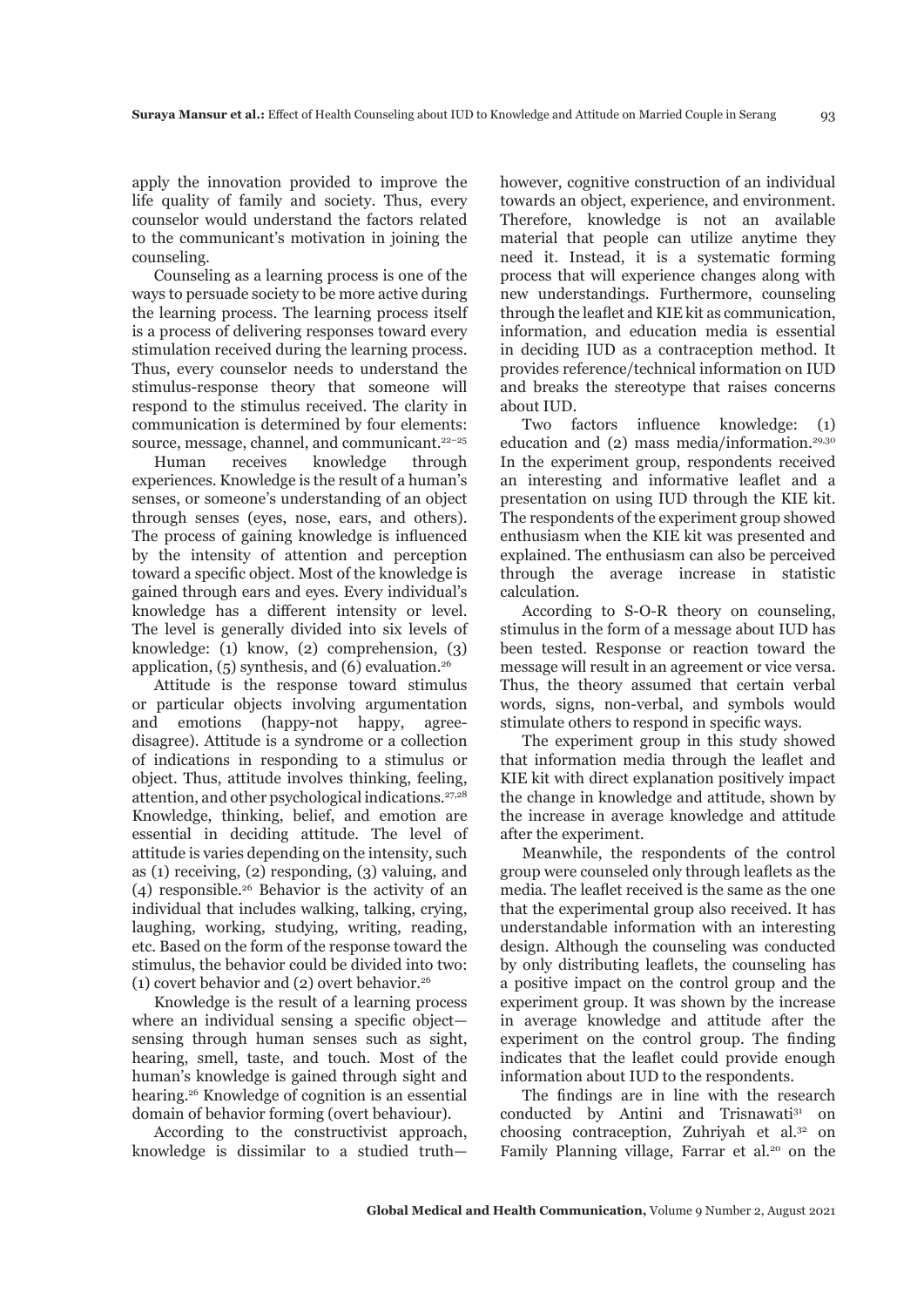importance of contraception, Yoo et al.33 on health communication, and health campaign.<sup>34</sup>

## **Conclusion**

The counseling through leaflets, information education counseling kit, and direct explanation have positive responses.

# **Conflict of Interest**

There was not a conflict of interest in this article.

# **Acknowledgments**

The researcher would like to thank the Chancellor of Universitas Mercu Buana Jakarta and the Chief of Postgraduate Universitas Mercu Buana, who have provided opportunities.

## **References**

- 1. National Population and Family Planning Board (BKKBN), Statistics Indonesia (BPS), Ministry of Health (Kemenkes), ICF. Indonesia demographic and health survey 2017. Jakarta: BKKBN,BPS, Kemenkes, ICF; 2018.
- 2. Sulistyawati A. Pelayanan keluarga berencana. Jakarta: Salemba Medika; 2014.
- 3. Effendy OU. Ilmu, teori dan filsafat komunikasi. Bandung: Citra Aditya Bakti; 2008.
- 4. Zulkarnain. Psikologi dan komunikasi massa. Tasâmuh. 2015;13(1):45–58.
- 5. Wicaksono RR, Aniriani GW, Nasihah M. Penggunaan stimulus response theory dalam sosialisasi budaya kesehatan dan keselamatan kerja di perusahaan. J EnviScience. 2017;1(1):31–7.
- 6. Mulyana A, Hamid F, Mansur S, Susilawati. Kepemimpinan efektif melalui kompetensi komunikasi di Media Nusantara Citra Group. J Kaji Komun. 2019;7(2):184–97.
- 7. Rogers EM. Evolution: diffusion of innovations. In: Wright JD, editor. International encyclopedia of the social & behavioral sciences. 2<sup>nd</sup> Edition. Oxford: Elsevier Inc.; 2015. p. 378–81.
- 8. Thomas RK. Health communication. New York: Springer Science+Business Media, Inc.; 2006.
- 9. Rice RE, Atkin CK. Theory and principles of

public communication. In: Rice RE, Atkin CK, editors. Campaigns public communication. Thousand Oaks: SAGE Publications, Inc.; 2013. p. 3–20.

- 10. Abroms LC, Lefebvre RC. Obama's wired campaign: lessons for public health communication. J Health Commun. 2009;14(5):415–23.
- 11. Snyder LB. Health communication campaigns and their impact on behavior. J Nutr Educ Behav. 2007;39(2 Suppl):S32–40.
- 12. Grier S, Bryant CA. Social marketing in public health. Annu Rev Public Health. 2005;26:319–39.
- 13. Sugiyono. Metode penelitian kuantitatif, kualitatif, dan R&D. 2nd Edition. Bandung: Alfabeta; 2019.
- 14. Destyowati M. Hubungan tingkat pengetahuan ibu tentang kontrasepsi IUD dengan minat pemakaian kontrasepsi IUD di Desa Harjobinangun Kecamatan Grabak Kabupaten Purworejo tahun 2011. JKK. 2012;3(2):30–9.
- 15. Dehlendorf C, Tharayil M, Anderson N, Gbenedio K, Wittman A, Steinauer J. Counseling about IUDs: a mixed-methods analysis. Perspect Sex Reprod Health. 2014;46(3):133–40.
- 16. Blumenthal PD, Voedisch A, Gemzell-Danielsson K. Strategies to prevent unintended pregnancy: increasing use of long-acting reversible contraception. Hum Reprod Update. 2011;17(1):121–37.
- 17. Nasution SL. The effect of knowledge about adolescent reproductive health on pre marital sexual behaviour in Indonesia. Widyariset.  $2012;15(1):75-83.$
- 18. Won SH, Hooton A, Sweeney T. Reactions to the IUD among young women: an online survey testing marketing materials for an IUD education campaign. Contraception. 2012;86(2):186.
- 19. Wu J, DiCicco-Bloom B, Greenberg S, Sahulhameed F. Breaking the cycle of adolescent pregnancy: can mothers influence their daughters' contraceptive behavior? Contraception. 2012;86(2):186.
- 20. Farrar SC, Yenari J, Gherman RB. Emergency contraception: a "fire extinguisher" for unintended pregnancies. Prim Care Update Ob Gyns. 2003;10(6):284–7.
- 21. Badan Pusat Statistik Kabupaten Serang. Statistik Daerah Kecamatan Baros 2015.